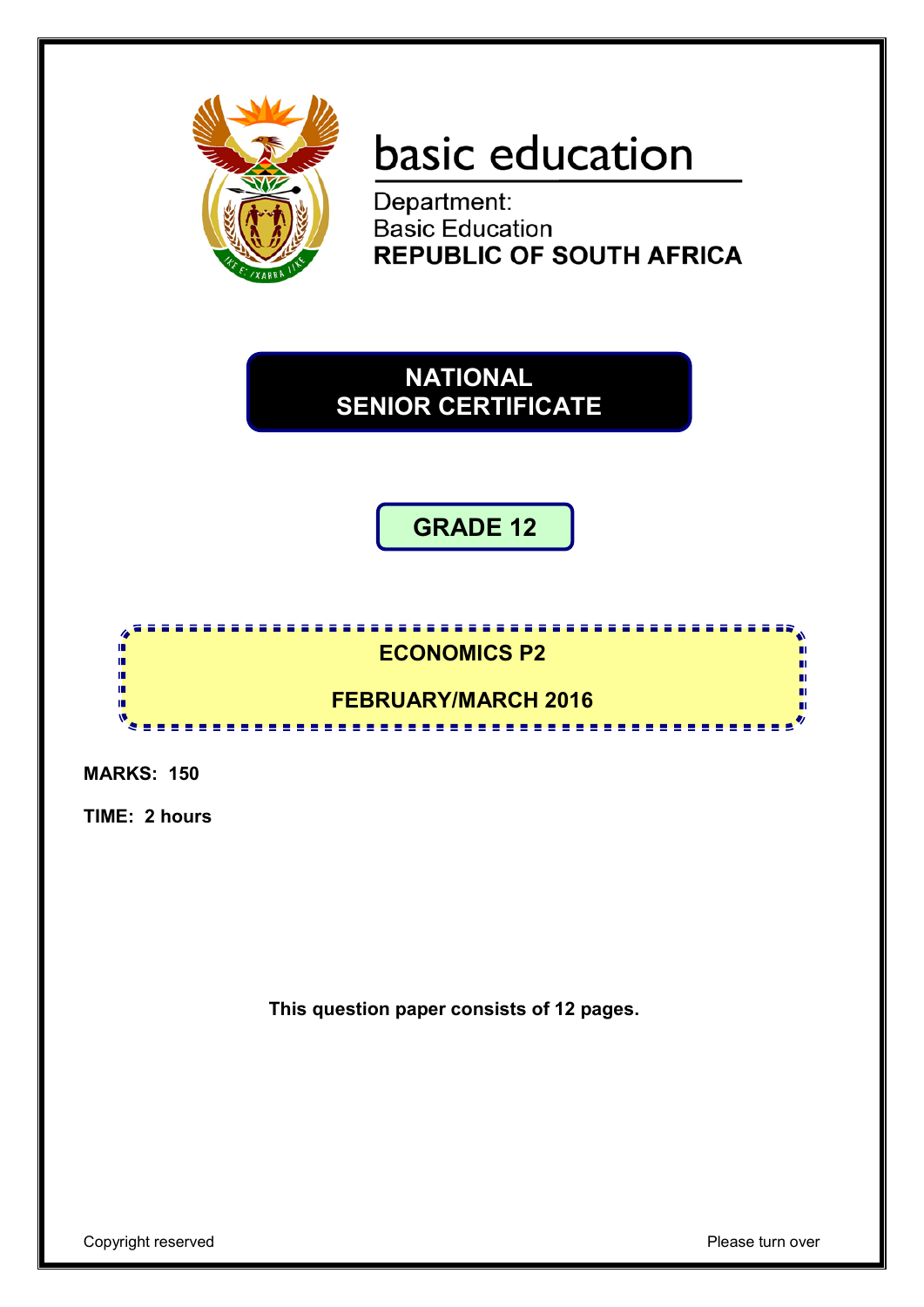1. Answer FOUR questions as follows in the ANSWER BOOK:

SECTION A: COMPULSORY SECTION B: Answer TWO of the three questions. SECTION C: Answer ONE of the two questions.

- 2. Answer only the required number of questions. Answers in excess of the required number will NOT be marked.
- 3. Number the answers correctly according to the numbering system used in this question paper.
- 4. Write the question number above each answer.
- 5. Read the questions carefully.

**INSTRUCTIONS AND INFORMATION**

- 6. Start EACH question on a NEW page.
- 7. Leave 2–3 lines between subsections of questions.
- 8. Answer the questions in full sentences and ensure that the format, content and context of your responses comply with the cognitive requirements of the questions.
- 9. Use only black or blue ink.
- 10. You may use a non-programmable pocket calculator.
- 11. Write neatly and legibly.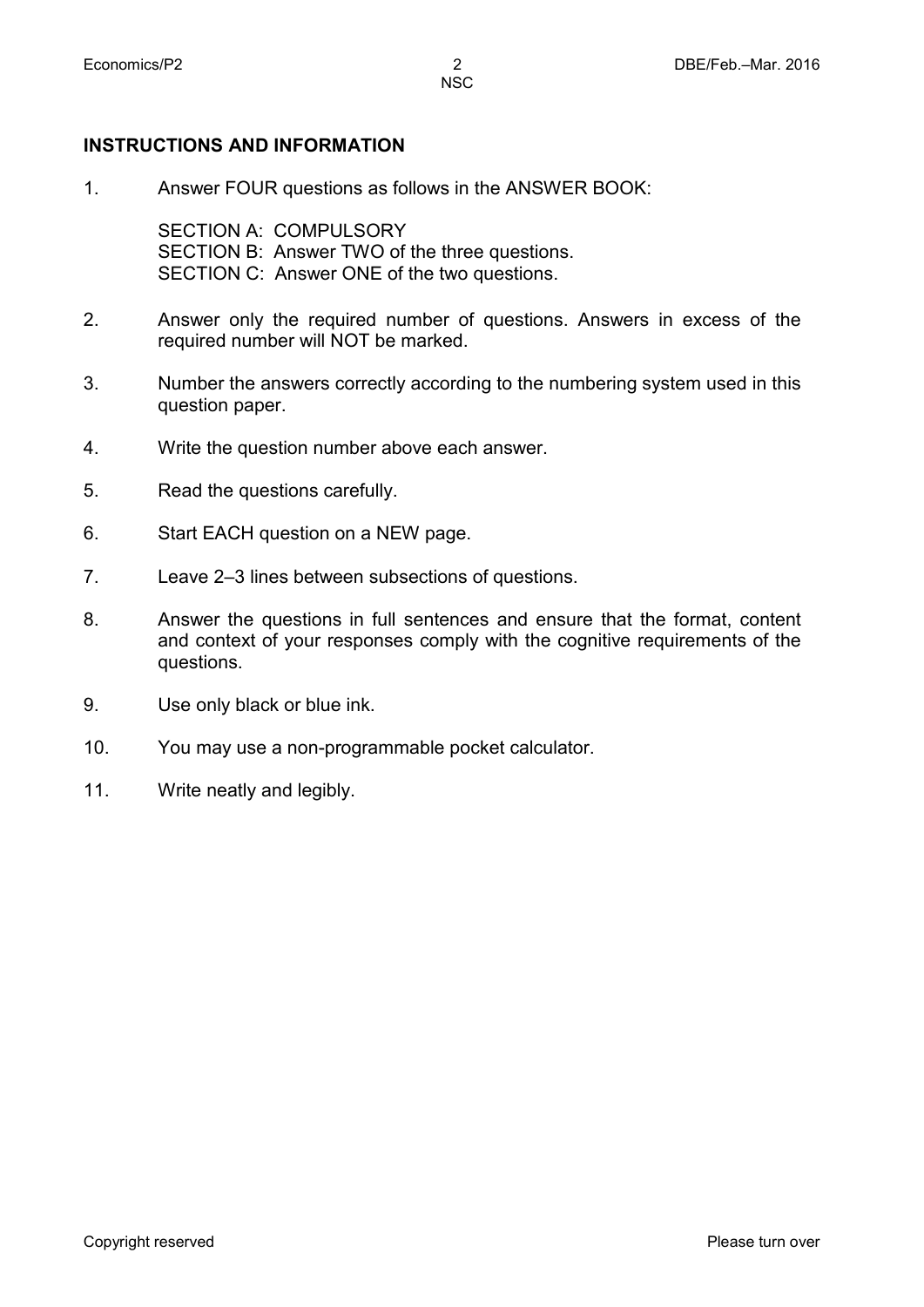### **SECTION A (COMPULSORY)**

#### **QUESTION 1 30 MARKS – 20 MINUTES**

- 1.1 Various options are provided as possible answers to the following questions. Choose the answer and write only the letter (A–C) next to the question number (1.1.1–1.1.8) in the ANSWER BOOK, for example 1.1.9 C.
	- 1.1.1 The supply curve of a perfect competitor is represented by that part of the MC curve that is above the … curve.
		- A total cost
		- B average variable cost
		- $\mathcal{C}$ average cost
	- 1.1.2 The most likely barrier for a firm wanting to compete with firms in the cellphone industry, such as Vodacom, is …
		- A licensing.
		- B capital.
		- $\mathcal{C}$ technical superiority.
	- 1.1.3 Oligopolies do not have as much control over prices as monopolies because of …
		- A policies.
		- B advertising.
		- $\mathcal{C}$ competition.
	- 1.1.4 The perfect competitor charges a price that is equal to the …
		- A average cost.
		- B marginal revenue.
		- $\mathcal{C}$ average variable curve.
	- 1.1.5 A combination of high inflation and high unemployment is known as …
		- A deflation.
		- B hyperinflation.
		- $\mathcal{C}$ stagflation.
	- 1.1.6 The index that refers to headline inflation is called the …
		- A consumer price index.
		- B index of export prices.
		- $\mathcal{C}$ producer price index.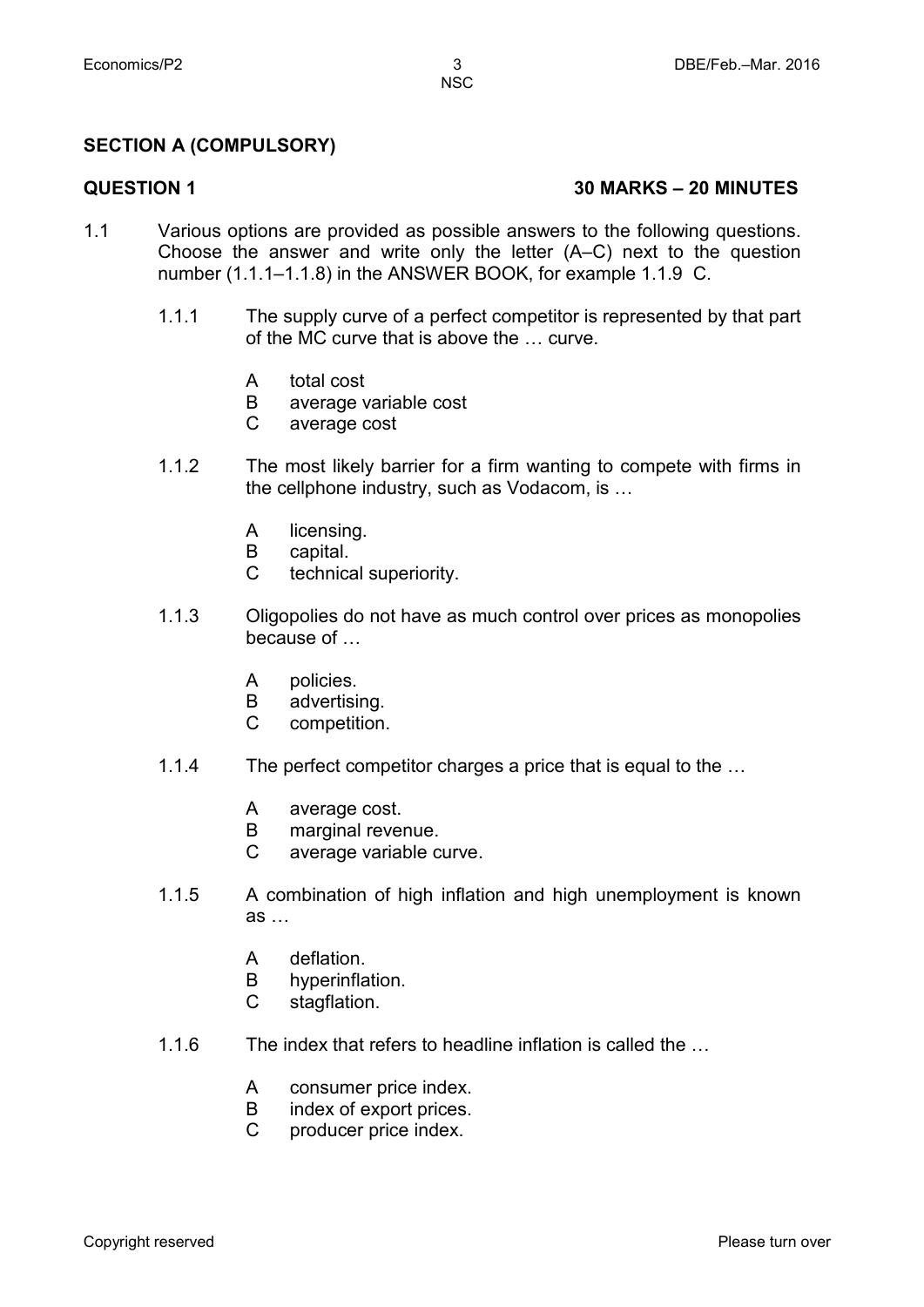- 1.1.7 Which ONE of the following is an example of a negative effect of tourism?
	- A Poverty
	- B Unemployment
	- $\overline{C}$ **Pollution**
- 1.1.8 The main focus of the Johannesburg Summit was on …
	- A hazardous waste.
	- B sustainable development.
	- C

pollution.  $(8 \times 2)$  (16)

1.2 Choose a description from COLUMN B that matches the item in COLUMN A. Write only the letter (A–I) next to the question number (1.2.1–1.2.8) in the ANSWER BOOK.

| <b>COLUMN A</b> |                         |   | <b>COLUMN B</b>                                          |  |  |
|-----------------|-------------------------|---|----------------------------------------------------------|--|--|
| 1.2.1           | Economic loss           | A | police and defence                                       |  |  |
| 1.2.2           | <b>Duopoly</b>          | B | a licence to pollute to a certain<br>degree              |  |  |
| 1.2.3           | Community goods         | C | taking care of the environment so                        |  |  |
| 1.2.4           | Heterogeneous           |   | that present and future generations<br>will benefit      |  |  |
| 1.2.5           | Inflation targeting     |   |                                                          |  |  |
| 1.2.6           | <b>Cultural tourism</b> | D | average revenue is less than<br>average cost             |  |  |
| 1.2.7           | Marketable permit       | Е | two firms that dominate an industry                      |  |  |
| 1.2.8           | Conservation            | F | products that are not the same                           |  |  |
|                 |                         | G | excludes items with high volatile<br>prices              |  |  |
|                 |                         | H | a policy used by the Reserve Bank<br>to stabilise prices |  |  |
|                 |                         |   | visiting museums and art galleries<br>(0, 4)             |  |  |

 $(8 \times 1)$   $(8)$ 

Copyright reserved **Please** turn over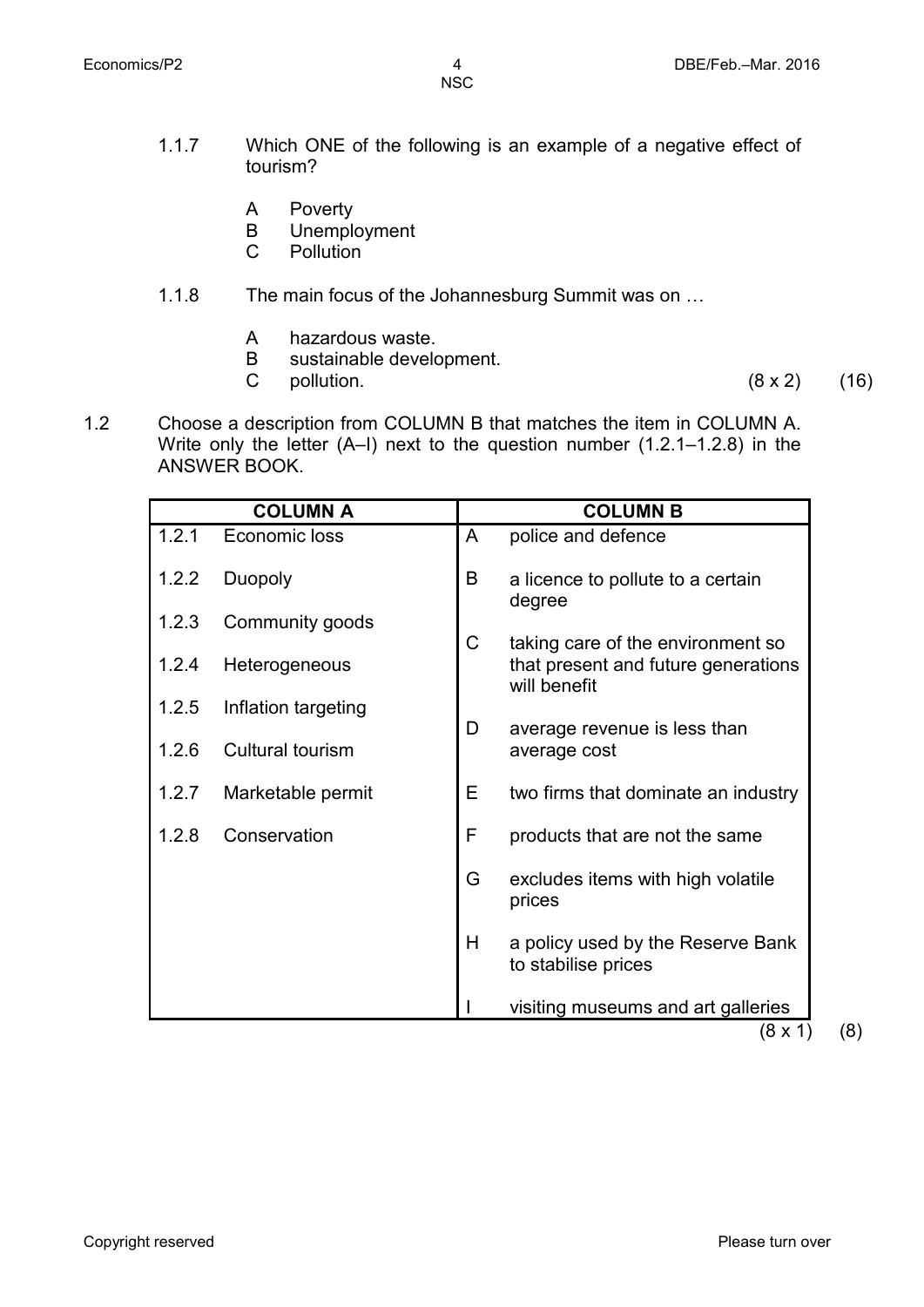- 1.3 Give ONE term for each of the following descriptions. Write only the term next to the question number (1.3.1–1.3.6) in the ANSWER BOOK.
	- 1.3.1 A wage rate set by the government below which no employer may pay his/her workers
	- 1.3.2 The period of production where only the variable factors of production can change
	- 1.3.3 The value of the next best alternative
	- 1.3.4 Causes damage to the environment by dumping waste material
	- 1.3.5 Worldwide interfacing and interaction of economies with trade as the main aim
	- 1.3.6 Tourists travelling within their own countries (6 x 1) (6)

 **TOTAL SECTION A: 30**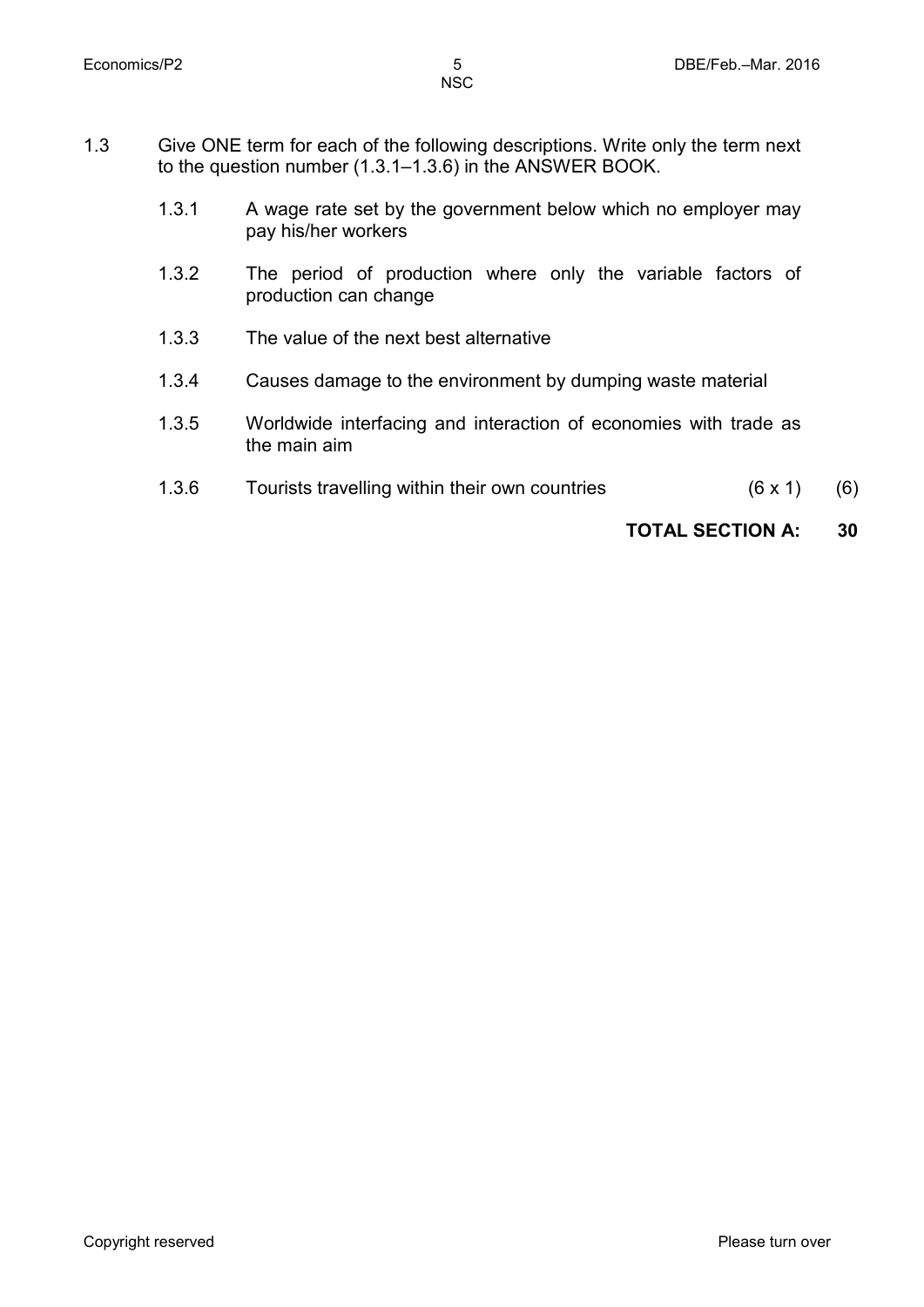### **SECTION B**

Answer any TWO of the three questions in this section in the ANSWER BOOK.

#### **QUESTION 2: MICROECONOMICS 40 MARKS – 30 MINUTES**

- 2.1 Answer the following questions.
	- 2.1.1 Name TWO characteristics of monopolistic competition. (2 x 1) (2)
	- 2.1.2 What will the effect be if one firm in a perfect market decides to increase the price of a product? (1 x 2) increase the price of a product?  $(1 x 2)$  (2)
- 2.2 Study the pictures below and answer the questions that follow.



[Adapted from Internet Google Images]

Copyright reserved **Please turn over the Copyright reserved** Please turn over 2.2.1 Name the causes of market failure as depicted in pictures 2 and 3.  $(2 \times 1)$  (2) 2.2.2 Explain the term *market failure.* (2) 2.2.3 How will a lack of information as a cause of market failure influence consumers? (2) 2.2.4 Explain how government can intervene in markets that are affected by externalities (pictures 1 and 4).  $(2 \times 2)$  (4)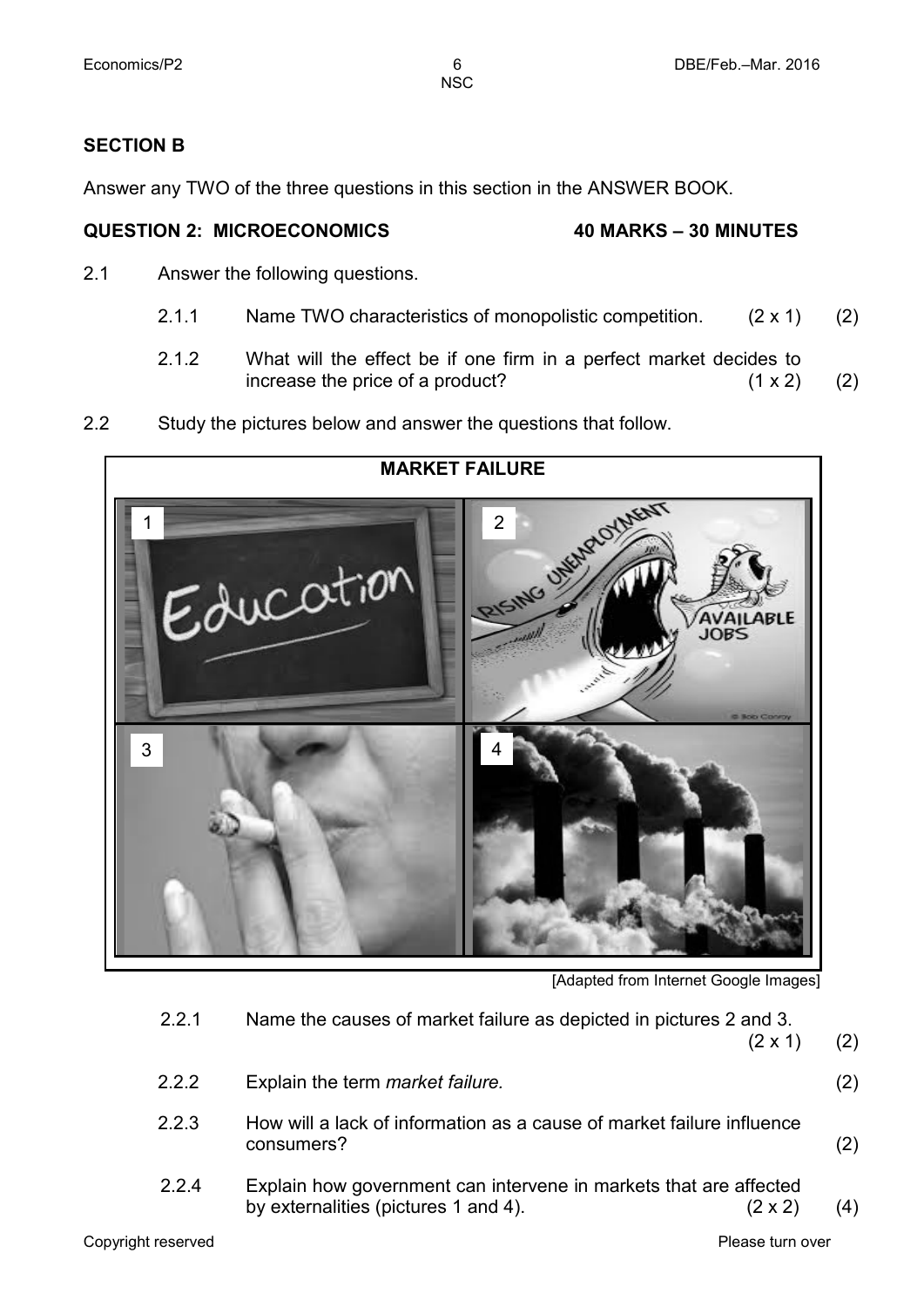

2.3 Study the graph below and answer the questions that follow.



|     |       | $(4 \times 2)$                                                                                                          | (8)<br>[40] |
|-----|-------|-------------------------------------------------------------------------------------------------------------------------|-------------|
| 2.5 |       | Analyse <i>productive inefficiency</i> with the aid of a production possibility curve.                                  |             |
| 2.4 |       | Distinguish between <i>price leadership</i> and <i>cartels</i> as forms of collusion. $(2 \times 4)$                    | (8)         |
|     | 2.3.4 | Advise the oligopolist on how to increase his market share in this<br>particular industry.                              | (4)         |
|     | 2.3.3 | What would the effect be on total revenue if the oligopolist<br>increased his price from R50 to R60? Show calculations. | (4)         |
|     | 2.3.2 | What is the output level in the graph above?                                                                            | (1)         |
|     | 2.3.1 | To which market structure is the kinked curve related?                                                                  | (1)         |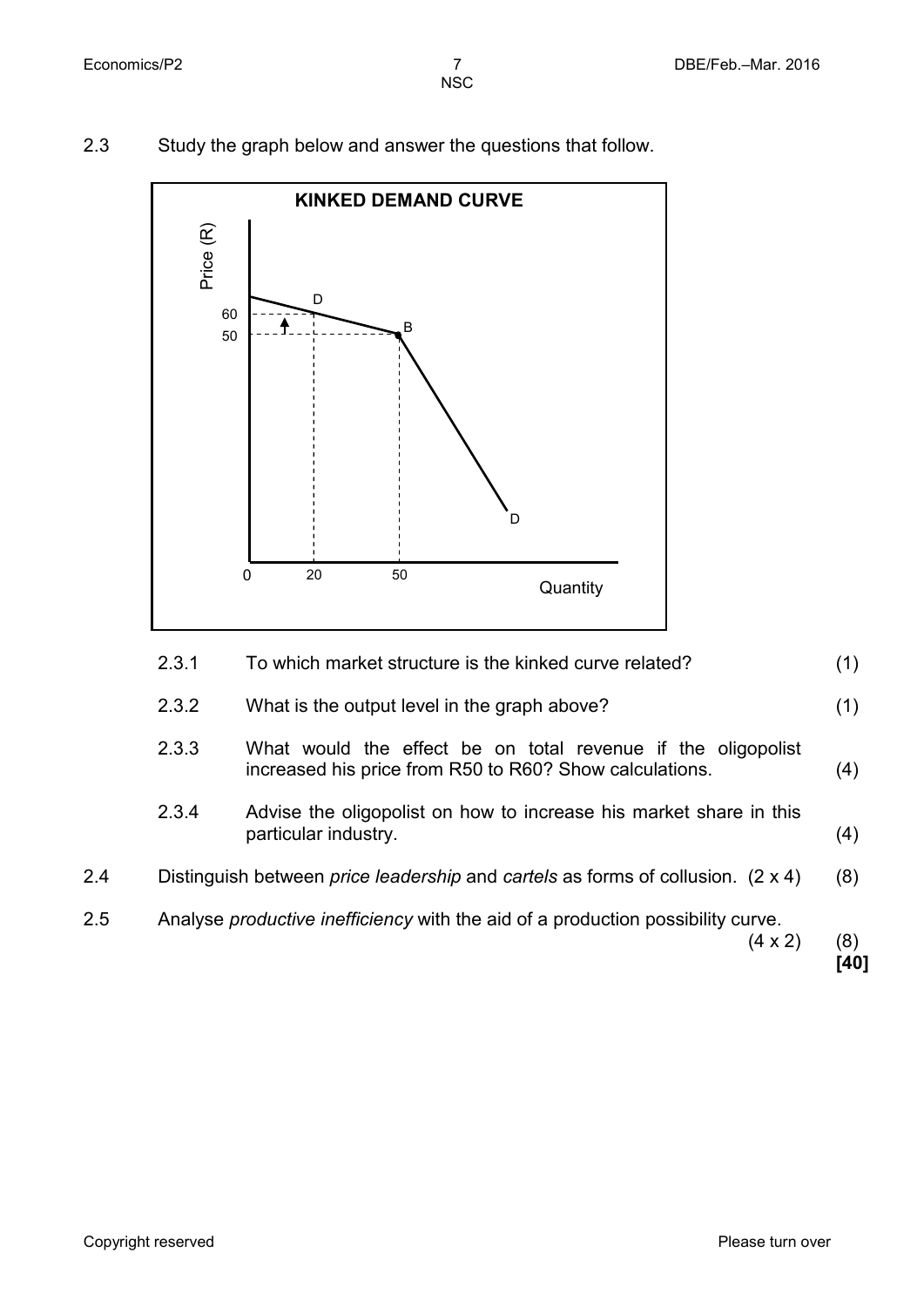#### **QUESTION 3: CONTEMPORARY ECONOMIC ISSUES 40 MARKS – 30 MINUTES**

- 3.1 Answer the following questions.
	- 3.1.1 Give TWO examples of prices that are controlled by the South<br>African government. (2 x 1) African government.  $(2 \times 1)$  (2)
	- 3.1.2 What is the effect of climate change on weather patterns? (1 x 2) (2)
- 3.2 Study the picture below and answer the questions that follow.



[Adapted from Internet Google Images]

| 3.2.1 | What has happened to the fuel price since 2010?                          | (1) |
|-------|--------------------------------------------------------------------------|-----|
| 3.2.2 | What will happen to employment when the cost of production<br>increases? | (1) |
| 3.2.3 | What is meant by 'Fuel, the foundation of all costs'?<br>$(2 \times 2)$  | (4) |
| 3.2.4 | Why is inflation regarded as a never-ending process?<br>$(2 \times 2)$   | (4) |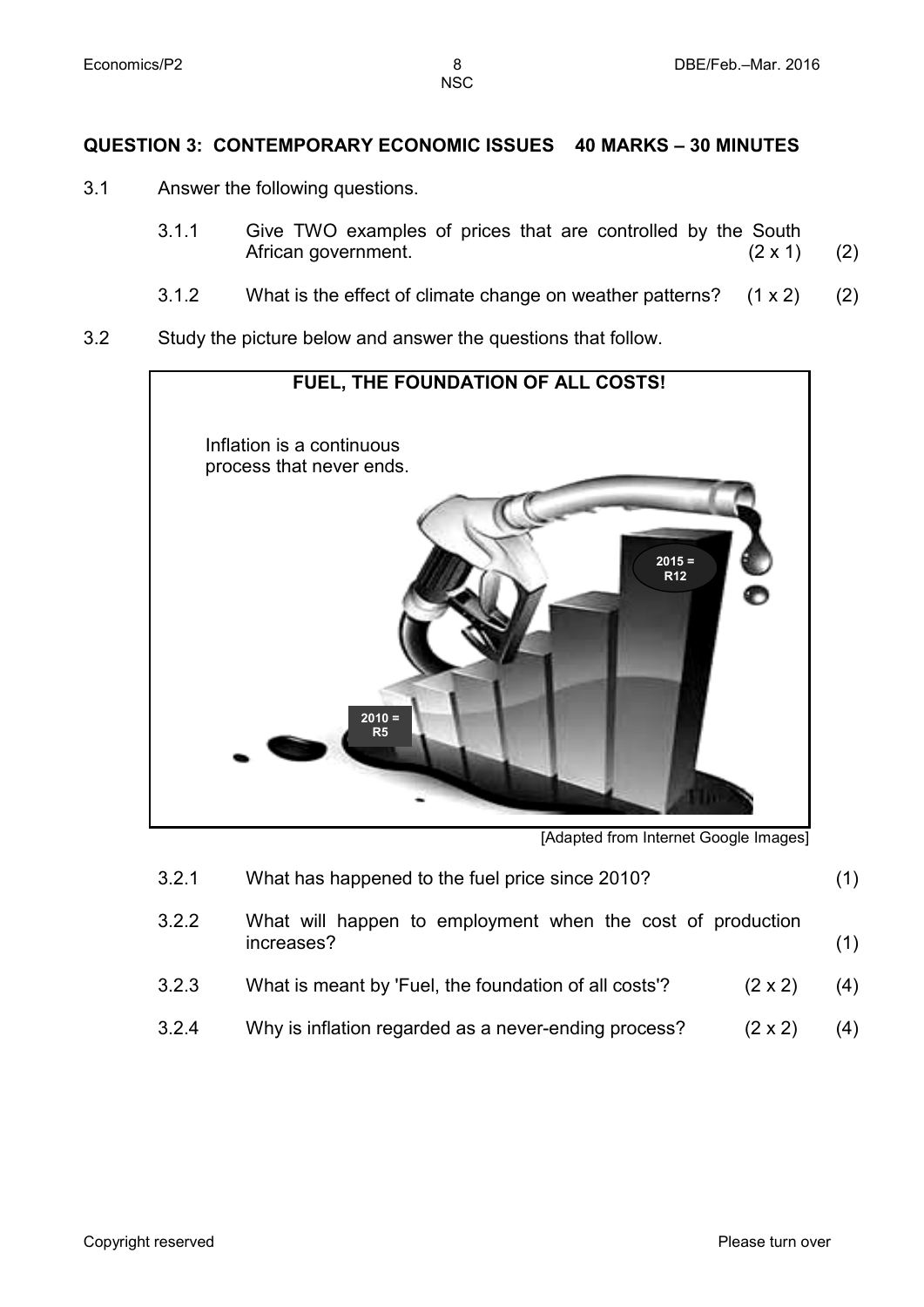3.3 Read the extract below and answer the questions that follow.

#### **BETTER MEDICAL FACILITIES IN SOUTH AFRICA CONTINUE TO INFLUENCE MEDICAL TOURISM GROWTH**

There is a general increase being recorded in the number of people visiting South Africa in search of medical treatment from the country's many healthcare institutions, which are considered to have superior facilities and high levels of medical expertise.

Medical tourists are received mostly from other African countries which may lack the appropriate medical facilities with proper equipment to perform challenging surgical procedures. Inbound medical tourists from overseas often travel to South Africa for surgical procedures which are considered relatively expensive in other countries such as the USA and the UK.

[Source: www.euromonitor.com]

|     | 3.3.1       | What, according to the extract, is the reason for the growth in the<br>tourism industry?                   |                | (2)         |
|-----|-------------|------------------------------------------------------------------------------------------------------------|----------------|-------------|
|     | 3.3.2       | Explain the term <i>tourism</i> .                                                                          |                | (2)         |
|     | 3.3.3       | Why is South Africa such a popular holiday destination?                                                    | $(2 \times 1)$ | (2)         |
|     | 3.3.4       | How will the economy benefit from an increase in the number of<br>medical tourists coming to South Africa? | $(2 \times 2)$ | (4)         |
| 3.4 |             | Explain how wages and exchange rates can lead to cost-push inflation. (2 x 4)                              |                | (8)         |
| 3.5 | on tourism? | What is the impact of indigenous knowledge within the South African context                                | $(4 \times 2)$ | (8)<br>[40] |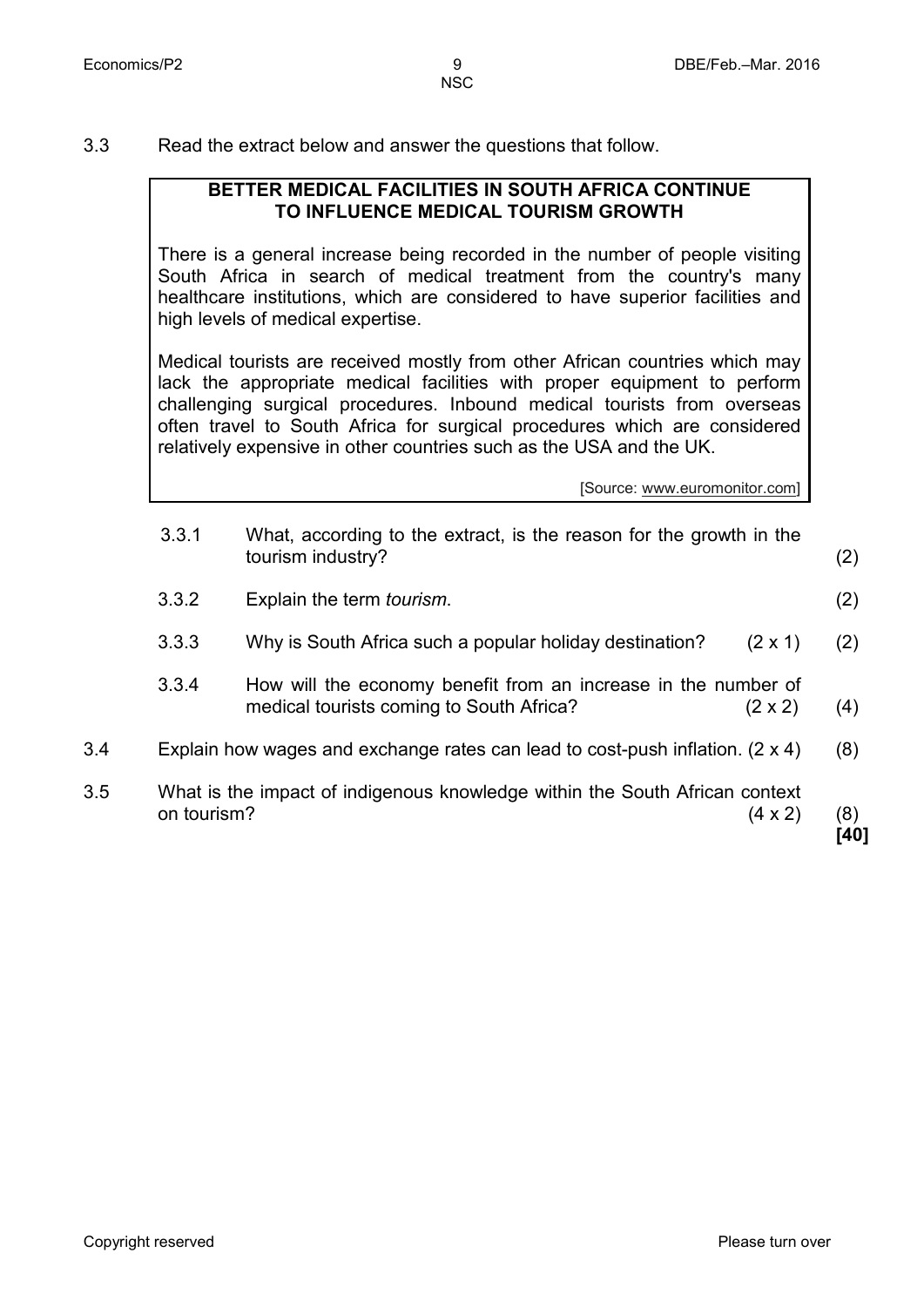### **QUESTION 4: MICROECONOMICS AND CONTEMPORARY ECONOMIC ISSUES 40 MARKS – 30 MINUTES**

- 4.1 Answer the following questions.
	- 4.1.1 Name TWO World Heritage Sites in South Africa. (2 x 1) (2)
	- 4.1.2 What is the effect on a business if the average cost is more than the average revenue?  $(1 \times 2)$  (2)
- 4.2 Study the data below and answer the questions that follow.



<sup>[</sup>Adapted from *Financial Mail*, August 2013]

| 4.2.1 | Identify ONE private cost and ONE external benefit from the data<br>above. | $(2 \times 1)$ | (2) |
|-------|----------------------------------------------------------------------------|----------------|-----|
| 4.2.2 | Explain the term cost-benefit analysis.                                    |                | (2) |

- 4.2.3 What alternative measure could the government consider instead of building a new road? (2)
- 4.2.4 Should the government proceed with the building of this road? Motivate your answer. (4)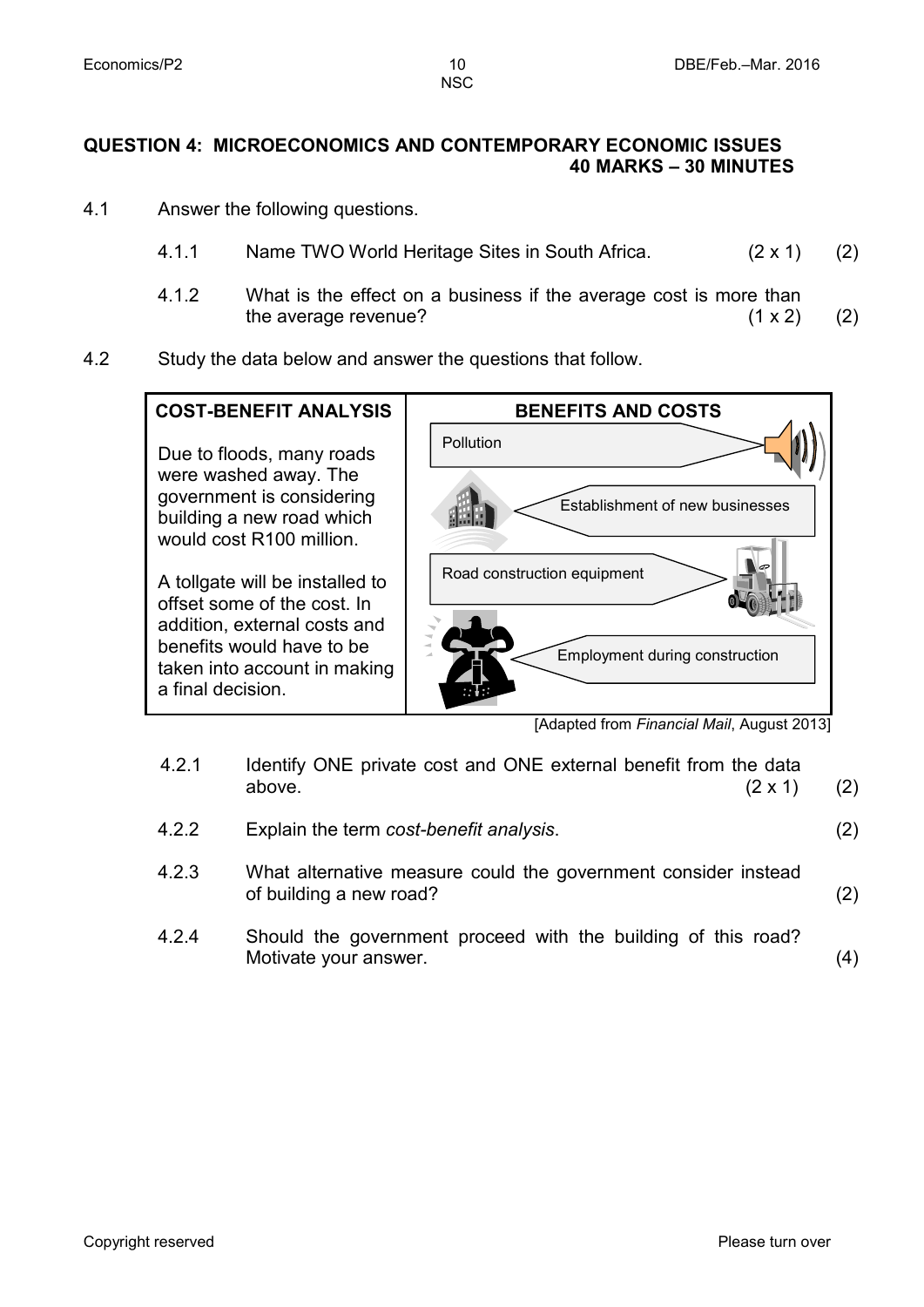4.3 Study the extract below and answer the questions that follow.

### **INFLATION TARGETING IN SOUTH AFRICA**

South Africa has successfully pursued an inflation targeting monetary policy since February 2000. The policy has ensured a stable and sustainable economy.

It is important to understand that the South African Reserve Bank was created as an autonomous body, but this independent body has been mandated to keep inflation within a target range to encourage long-term growth in the economy.

With the inflation rate breaching the upper end of the range in 2014, a generally unpopular interest rate hike has placed the Reserve Bank's governor and the Monetary Policy Committee under increased pressure. Unions advocate the abandonment of inflation targets for the sake of shortterm job creation.

[Source: *Inflation Targeting SARB 2004*]

|     | 4.3.1 | What is the current inflation target range?                                                |                | (2)         |
|-----|-------|--------------------------------------------------------------------------------------------|----------------|-------------|
|     | 4.3.2 | What is the main purpose of the South African inflation targeting<br>policy?               |                | (2)         |
|     | 4.3.3 | How can lower interest rates benefit the South African economy in<br>the short term?       |                | (2)         |
|     | 4.3.4 | How successful, in your opinion, was the Reserve Bank in meeting<br>its inflation target?  | $(2 \times 2)$ | (4)         |
| 4.4 |       | Distinguish between <i>economic profit</i> and <i>normal profit</i> in the perfect market. | $(2 \times 4)$ | (8)         |
| 4.5 |       | What is the impact of inflation on investors and savers?                                   | $(4 \times 2)$ | (8)<br>[40] |
|     |       |                                                                                            |                |             |

**TOTAL SECTION B: 80**